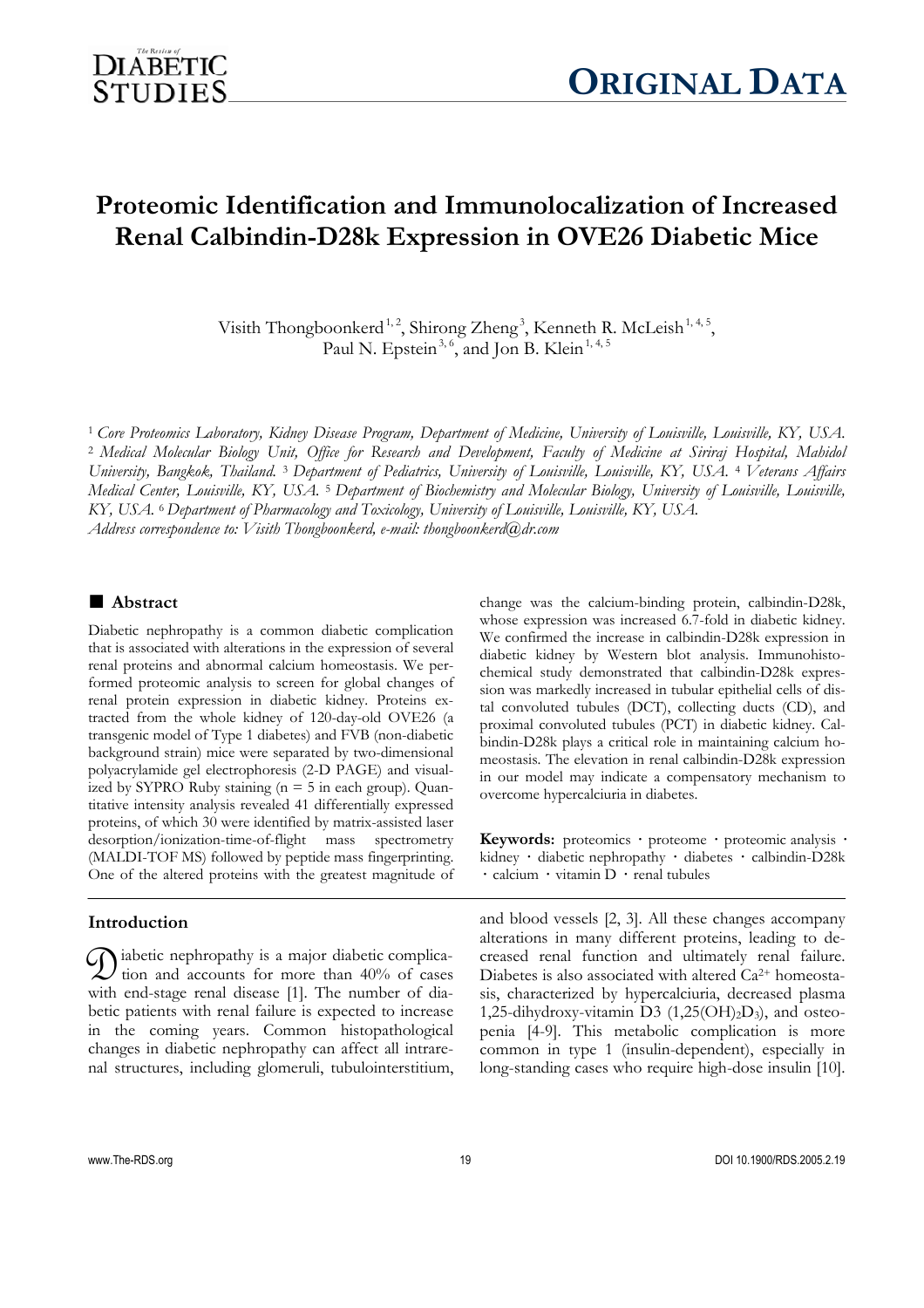To date, the pathogenic mechanisms of this diabetic complication remain unclear and alterations in kidney proteins may play a pivotal role in this metabolic derangement as the kidney is one of the major organs that maintain Ca2+ homeostasis. Global analysis of alterations in renal protein expression during diabetes may lead to better understanding of the pathogenesis and pathophysiology of these diabetic renal complications.

We performed gel-based proteomic analysis to examine the renal proteome of diabetic OVE26 transgenic mice, which display many characteristics of Type 1 diabetes, compared to non-diabetic FVB background strain ( $n = 5$ ). In the OVE26 diabetic model, diabetes occurs due to overexpression of calmodulin in pancreatic β-cells that causes metabolic derangements, including hyperglycemia, hypoinsulinemia, and hypertriglyceridemia [11, 12]. The OVE26 diabetic mice have polyuria, albuminuria, and renal histopathological changes that provide the best rodent model for simulating human diabetic nephropathy [13]. Initial proteomic analysis revealed 41 differentially expressed proteins in diabetic kidney [14]. In the present communication, we describe identification of calbindin-D28k as a highly regulated protein in diabetic nephropathy and demonstrate that the strikingly increased calibindin-D28k expression occurs in renal tubular epithelial cells of DCT, CD, and PCT. These findings may indicate a compensatory mechanism to overcome hypercalciuria in diabetes.

## **Methods**

The initial production, characterization, and maintenance of the diabetic OVE26 line were performed as described previously [11, 12]. Control or non-diabetic mice were from a non-transgenic FVB background strain. Ten animals (5 in each group) at 120 days of age were studied. Renal proteins derived from a whole kidney from each animal were separated and visualized on individual 2-D gel. Quantitative and statistical analyses were performed to determine differential protein expression. All animal studies were approved by the University of Louisville Institutional Animal Care and Use Committee and were in accordance with the NIH Guide for the Care and Use of Laboratory Animals.

#### *Extraction of Renal Proteins*

Mice were sacrificed by injection with Ketamine HCl/Xylazine HCl solution (Sigma Chemical Co., St. Louis, MO). Protein extraction from the whole kidney was performed as described previously [15, 16]. Briefly, the kidney was rapidly frozen in liquid nitrogen,

ground to powder, resuspended in a buffer containing 50 mM Tris, 0.3% SDS, and 200 mM DTT, and incubated at 100 °C for 5 min. DNA and RNA were removed by a buffer containing 500 mM Tris, 50 mM MgCl2, 1 mg/ml DNase I, and 0.25 mg/ml RNase A. Excess salts were removed by TCA precipitation and the protein pellet was finally resuspended in a buffer containing 40 mM Tris, 7.92 M urea, 0.06% SDS, 1.76% ampholytes, 120 mM DTT, and 3.2% Triton X-100. Protein concentration was measured by spectrophotometry using the HP 8453 UV-visible system (Hewlett-Packard Company, Palo Alto, CA) and Bio-Rad Protein Assay (Bio-Rad Laboratories, Hercules, CA).

#### *2-D PAGE Protein Separation*

A tube-gel running system (Genomic Solutions Inc., Ann Arbor, MI) was employed for isoelectric focusing (IEF), using 100 mM sodium hydroxide as the cathode buffer and 10 mM phosphoric acid as the anode buffer. Pre-cast carrier ampholyte tube gels, pH 3- 10, 1 mm x 18 cm, were prefocused with maximal 1,500 V and 110 µA per tube. Samples containing 100 µg total protein from individual animals were loaded into individual tubes and were focused for 17 h and 30 min to reach 18,000 volt-hours. After completion of the IEF, tube gels were extruded and incubated in premixed Tris/acetate equilibration buffer with 0.01% bromophenol blue and 50 mM DTT for 2 min before loading onto pre-cast 10% homogeneous 22 x 22 cm slab gels (Genomic Solutions Inc., Ann Arbor, MI). The upper running buffer contained 0.2 M Tris base, 0.2 M Tricine, and 0.4% SDS, and the lower running buffer was 0.625 M Tris/acetate. The second dimensional separation was performed with a maximum of 500 V and 20,000 mW per gel.

## *SYPRO Ruby Staining and Visualization*

Separated proteins in slab gels were fixed with 10% methanol and 7% acetic acid for 30 min. The fixed solution was removed and 500 ml of SYPRO Ruby gel stain (Bio-Rad Laboratories, Hercules, CA) was added to each gel and incubated on a gentle continuous rocker in a dark room at room temperature for 18 h. A 12-bit camera with a UV light box system (Genomic Solutions Inc., Ann Arbor, MI) was used to visualize gel images with 1-sec controlled exposure time.

#### *Quantitative Analysis of Protein Expression*

Investigator HT analyzer (Genomic Solutions Inc., Ann Arbor, MI) software was used for the matching and analysis of protein spots. The principles of meas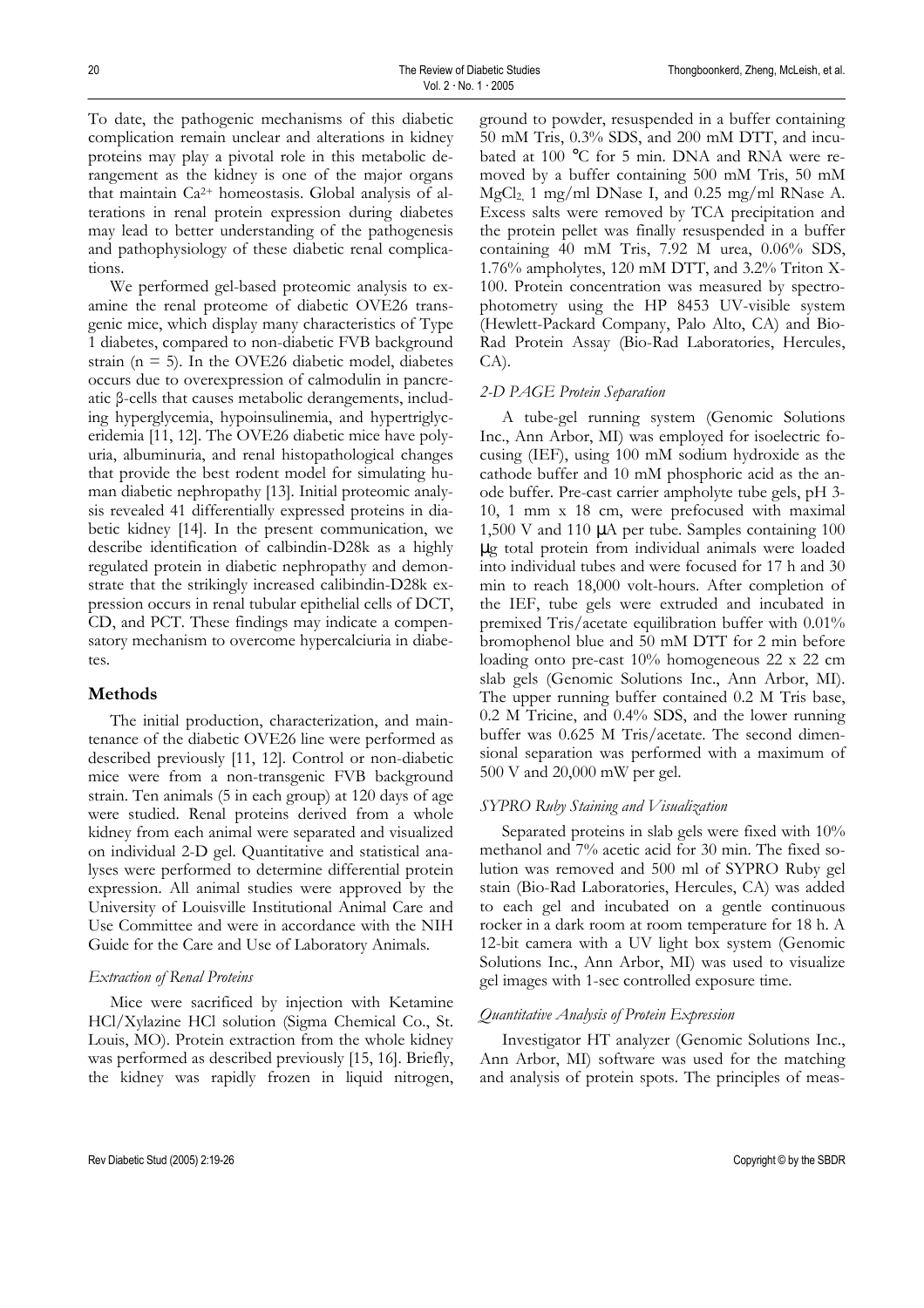uring intensity values by 2-D analysis software were similar to those of densitometric measurement. The average mode of background subtraction was used to normalize intensity value, which represents the relative amount of protein. After completion of the spot matching, the normalized intensity values of individual protein spots from each animal were then compared between groups using statistical analysis.

## *Statistical Analysis*

Because the sample size was relatively small, the Exact mode of the Mann-Whitney Test by SPSS software v. 10.0 was used for statistical analysis. Spot intensities were compared between control and diabetic groups, and  $p \leq 0.05$  were considered statistically significant. This significance level obtained by the Exact Test is based on the reassignment of a test statistic, which is more accurate than using the ordinary or asymptotic significance value, especially in the case of a small sample size [17]. The data were reported as mean ± SEM.

# *In-Gel Tryptic Digestion, MALDI-TOF MS, and Peptide Mass Fingerprinting*

In-gel tryptic digestion and MALDI-TOF MS were performed using the techniques described previously [18]. Peptide mass fingerprinting was performed using the "ProFound" search engine (*http://129.85.19.192/ profound\_bin/WebProFound.exe*). The NCBI protein database was restricted to mammalian entries, and peptides were assumed to be monoisotopic, oxidized at methionine residues, and carbamidomethylated at cysteine residues. Up to 1 missed trypsin cleavage and 150-ppm mass tolerance (error window) were allowed for matching of peptide mass values. The Z score was calculated by a comparison of search results against estimated random match population and was a distance to the population mean in unit of standard deviation. A score greater than 1.65 was considered statistically significant ( $p \leq 0.05$ ).

#### *Western Blot Analysis*

Renal proteins were mixed 1:1 with 2X Laemmli sample buffer and heated at 100 °C for 5 min, and 50 µg proteins were separated by 10% SDS-PAGE. Proteins were transferred onto a nitrocellulose membrane and non-specific bindings were blocked with 5 % milk/TTBS. The membrane was treated with mouse monoclonal anti-calbindin-D28k (Sigma Chemical Co., St. Louis, MO), 1:1,000 in 5% milk/TTBS at 4 °C overnight. Immunoreactive calbindin-D28k band was detected by autoradiography using horseradish peroxidase-conjugated antibody and chemiluminescent substrate. Quantitative intensity analysis was performed using a PDSI Densitometer (Amersham Bioscience, Piscataway, NJ).

## *Immunohistochemistry*

Immunohistochemistry was performed on 5-µmthick kidney sections from 6 individual animals (3 in each group). The sections were de-paraffinized, rehydrated, and digested with 0.1% Trypsin/PBS at room temperature for 10 min. Non-specific bindings were blocked with 5% donkey serum in 0.2% Triton X-100/PBS at room temperature for 2 h. The sections were then incubated with rabbit polyclonal anticalbindin-D28k (Sigma Chemical Co., St. Louis, MO), 1:500 in PBS at 4°C overnight. Slides were washed 3 times with PBS before incubating with CyTM3 conjugated AffiniPure donkey anti-rabbit IgG (Jackson ImmunoResearch Laboratories Inc., West Grove, PA), 1:500 in PBS at room temperature for 2 h. After washing with PBS, immunoreactive protein was observed under fluorescence microscopy.

#### **Results**

Diabetes in OVE26 mice occurred within one week after birth and random plasma glucose levels were over 600 mg/dl from 10 weeks of age. Plasma insulin levels of adult OVE26 mice were reduced to approximately 30% of normal values [12]. The animals survived without insulin therapy or any other treatment for at least a year. They exhibited pronounced polyuria and significant albuminuria by 2 months of age [13]. Albuminuria coincided with an elevation in blood pressure as measured by tail cuff [13]. Measurement of fluorescein isothiocynate inulin clearance demonstrated that GFR increased significantly from 2 to 3 months of age but then decreased significantly after 5 months of age [13]. Renal histopathological changes observed in 120-dayold OVE26 diabetic mice were a thickening of glomerular basement membrane and glomerular hypertrophy [11]. There was no intrarenal leukocyte infiltration or tubulointerstitial injury observed in OVE26 diabetic mice at this age.

Renal proteins derived from a whole kidney from each animal were separated by 2-D PAGE and visualized by SYPRO Ruby staining on individual 2-D gels  $(n = 5$  in each group). Protein spot pattern visualized on 2-D gels was reproducible and essentially identical among the individuals, as examined by 2-D analysis software. Approximately 300 protein spots were visual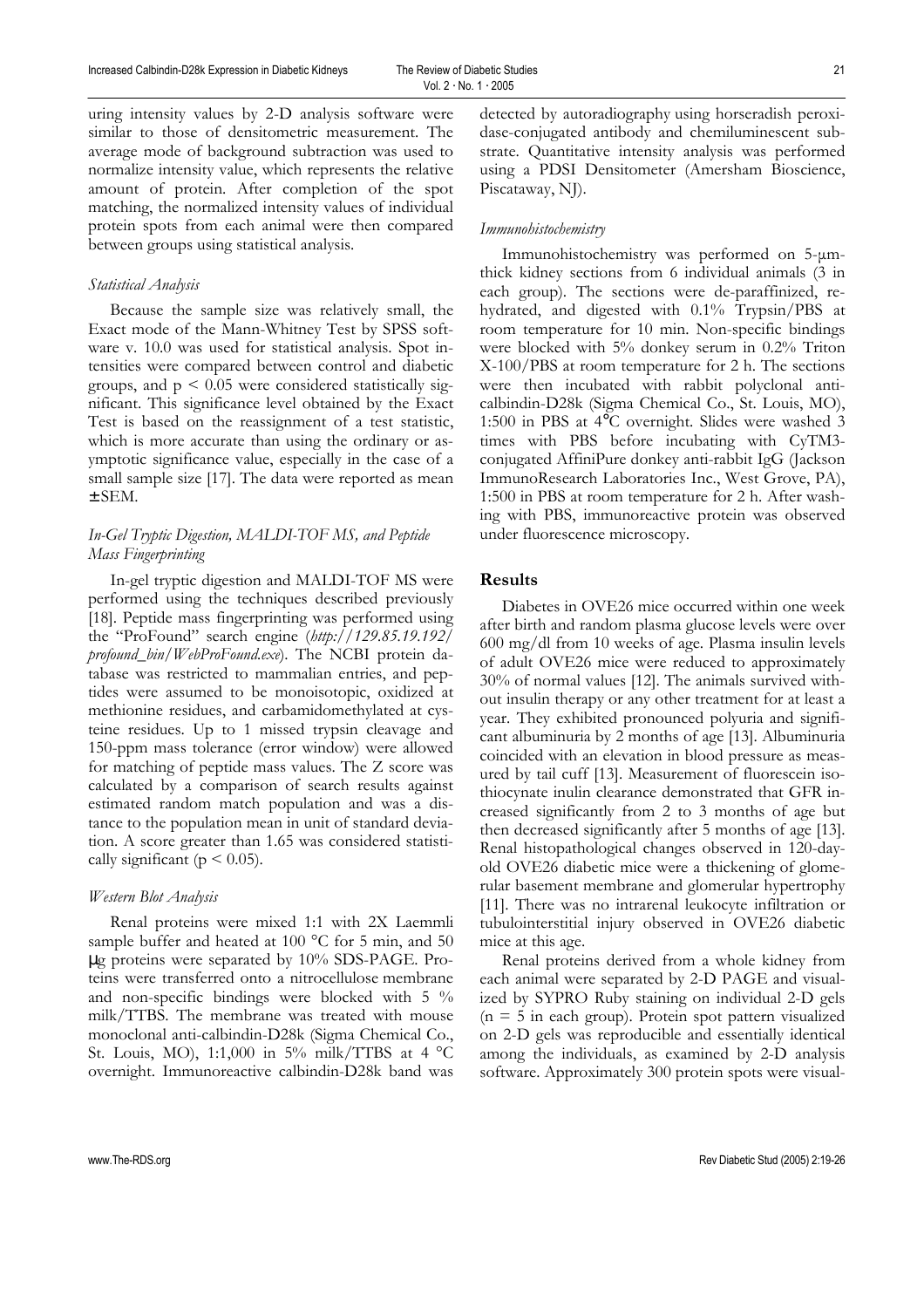ized on each gel (Figure 1A). By quantitative and statistical analyses, a total of 41 visualized protein spots were differentially expressed between the two groups [14]. These differentially expressed spots were then excised and subjected to in-gel tryptic digestion and identification by MALDI-TOF MS followed by peptide mass fingerprinting. From 41 differentially expressed spots, 30 were identified [14]. Positions of all proteins identified on 2-D gels were in the expected range of their theoretical isoelectric points and molecular sizes.



**Figure 1. Proteomic identification of increased calbindin-D28k expression in diabetic kidney. A**: Renal proteins derived from a whole kidney from each animal were separated by 2-D PAGE and visualized by SYPRO Ruby staining on individual 2-D gels (n = 5 in each group). Quantitative intensity analysis was performed to determine differential protein expression and differentially expressed proteins were identified by MALDI-TOF MS followed by peptide mass fingerprinting. One differentially expressed protein was calbindin-D28k, of which the expression level increased 6.7-fold in diabetic kidney (**B**).

Among 30 identified proteins, we focused our attention on the change in renal expression of calbindin-D28k in the present study. Calbindin-D28k (NCBI identification number: gi|115396 and accession number: P07171) was identified as the altered protein with the greatest magnitude of change (6.7-fold increase: 70,654 ± 53,779 versus 10,538 ± 9,629 intensity units; p  $< 0.05$ ; n = 5; Figures 1A and 1B). We confirmed our MALDI-MS-based proteomic data by Western blot analysis. Figure 2 clearly confirms that calbindin-D28k expression was increased in diabetic kidney and the magnitude of change was approximately 2.6-fold  $(1,594 \pm 200 \text{ versus } 660 \pm 102 \text{ intensity units}, p \leq 0.01;$ 

 $n = 4$ ), as determined by densitometric analysis. Because proteomic and immunoblot data did not provide any information regarding localization of changes in protein expression, we performed an immunohistochemical study to localize the increase in calbindin-D28k expression in diabetic kidney. Figure 3 clearly demonstrates that renal calbindin-D28k expression was markedly increased in tubular epithelial cells of DCT, CD, and PCT in diabetic kidney.

## **Discussion**

We performed gel-based proteomic analysis to screen for global changes in renal protein expression in diabetic kidney. One of the altered proteins with the greatest magnitude of change was calbindin-D28k, whose expression level increased 6.7-fold in diabetic kidney, as determined by 2-D proteomic analysis. Although MALDI-TOF MS followed by peptide mass fingerprinting is not a definitive protein identification method, we have frequently demonstrated that proteins identified by this method, with careful analysis using a vigorous scoring system to determine a significant hit (match), are consistent with those identified by other methods, especially 1-D and 2-D Western blot analyses [15, 16, 19-21]. In the present study, the MALDI-MS-based proteomic data were again confirmed by Western blot analysis. However, the magnitude of change in renal calbindin-D28k expression determined by Western blot analysis was only 2.6-fold. The difference in degree of changes between these two methods was most likely due to differential dynamic ranges between antibodybased detection and visualization using SYPRO ruthenium-based staining. Additionally, differences in imaging systems and quantitative software used should account for these different results.

Calbindin-D28k is generally known as a vitamin-Ddependent Ca2+-binding protein that plays an important role in renal tubular  $Ca^{2+}$  reabsorption [22]. In the normal kidney, calbindin-D28k distributes along DCT,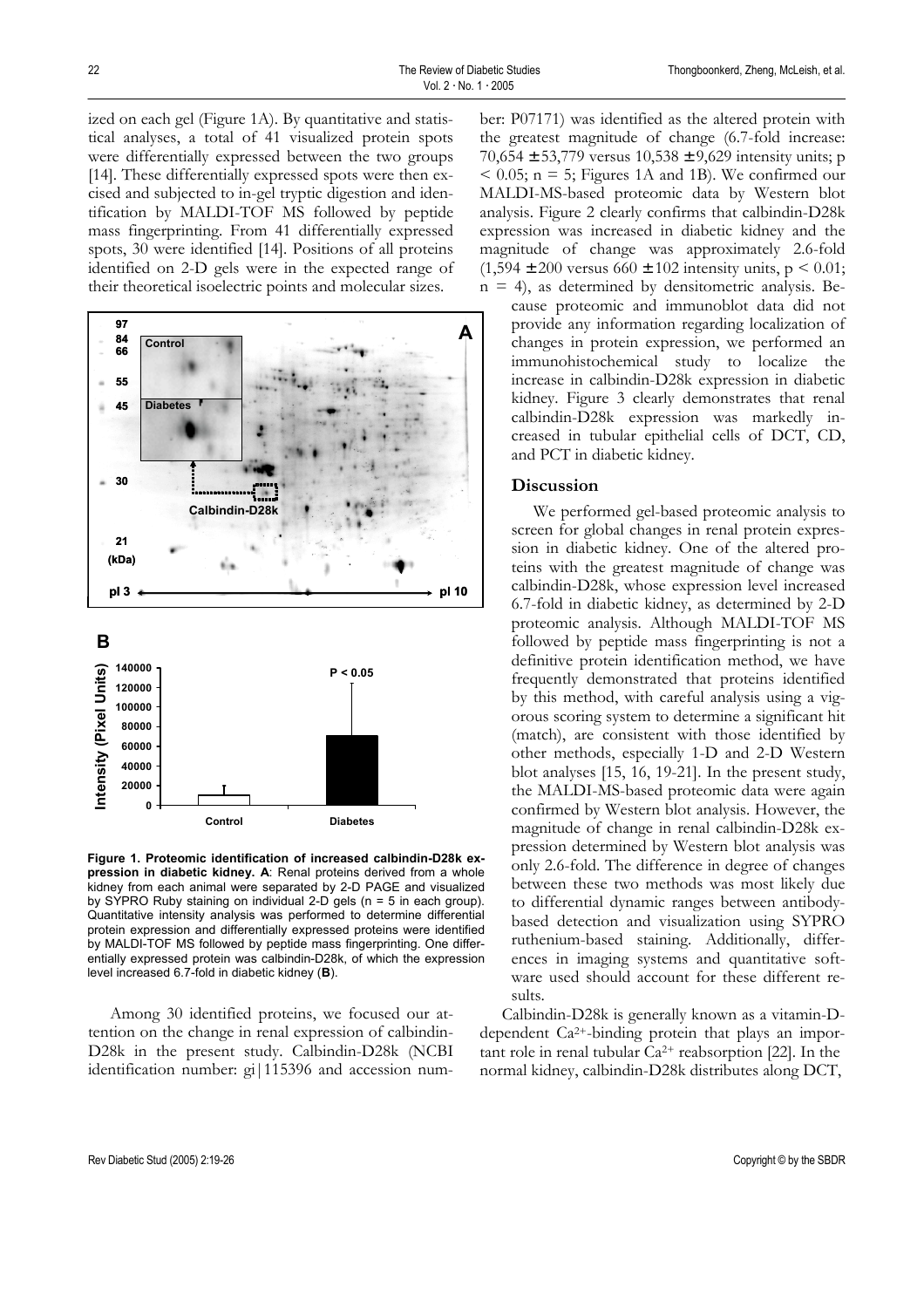

**Figure 2. Western blot analysis for renal calbindin-D28k. A**: Renal proteins derived from the whole kidney of OVE26 diabetic and FVB background mice  $(n = 4$  in each group) were separated by 1-D PAGE and transferred onto a nitrocellulose membrane. The membrane was treated with mouse monoclonal anti-calbindin-D28k and immunoreactive protein was detected by autoradiography using horseradish peroxidase-conjugated antibody and chemiluminescent substrate. Only a single band at 28 kDa, the expected molecular size, was detected in each lane. Densitometric intensity analysis revealed the 2.6-fold increase of the calbindin-D28k level in diabetic kidney (**B**).

connecting tubules and CD [23, 24], and co-localizes with epithelial Ca<sup>2+</sup> channel, plasma membrane Ca<sup>2+</sup>-ATPase, and Na+/Ca<sup>2+</sup> exchanger along  $1,25(OH)_{2}D_{3}$ responsive nephron segments [25]. These proteins regulate tubular Ca2+ reabsorption via an active transcellular Ca<sup>2+</sup> transport process in the distal nephron [26]. The study by Christakos and colleagues [27] indicates that renal calbindin-D28k expression is probably the best marker for the  $1,25(OH)_2D_3$  activity. Renal calbindin-D28k appears to enhance tubular  $Ca^{2+}$  reabsorption, and a reduction of renal calbindin-D28k is associated with hypercalciuria [28-32]. Findings from a recent *in vivo* study using a gene-knockout model confirm the critical role of calbindin-D28k in maintaining renal calcium homeostasis [33]. Hypercalciuria is commonly associated with diabetes [4-9]. However, the number of studies addressing the pathophysiology of altered Ca2+ homeostasis during diabetes [7-9, 34] is limited. The results from these studies clearly indicate that diabetic animals have hypercalciuria, decreased

circulating  $1,25(OH)_2D_3$ , and reduced bone mass. While hypercalciuria occurs, plasma levels of ionized and total Ca2+ can be maintained at normal levels in several study models [7-9, 34]. These data implicate that a compensatory mechanism for diabetes-induced renal  $Ca^{2+}$  loss exists. In the present study, we show that the increased calbindin-D28k expression was prominent in the DCT and CD  $(1,25(OH)_{2}D_{3}$ responsive nephron segments) of OVE26 diabetic mice. Considered together, these data suggest the hypothesis that the increase in renal calbindin-D28k in diabetic kidney may be one of the compensatory mechanisms responsive to diabetes-induced abnormal  $Ca<sup>2+</sup> homeostasis$  [4-9].

Interestingly, the increase in renal calbindin-D28k expression localized not only in the distal nephron, where calbindin-D28k facilitates active  $Ca^{2+}$  reabsorption, but also in PCT, in which a role for calbindin-D28k is not clear. A recent study by Wu and colleagues [35] demonstrated that transfection of calbindin-D28k gene into murine proximal tubular epithelial cells provided protective effects against chemical hypoxic injury. Several other lines of inquiry indicate that calbindin-D28k has a cytoprotective role in preventing various cell types from cellular degeneration and apoptosis via a Ca2+-buffer mechanism [36-39]. Therefore, we speculate that calbindin-D28k may have another potential role in preventing apoptotic tubular cell death induced by diabetes.

There have been few previous studies that examined renal calbindin-D28k levels in diabetic models using primarily immunoblot methodology [7-9, 40]. The results in those studies, however, were not conclusive and did not provide information about localization of changes. Ward and colleagues [9] recently reported that calbindin-D28k level in the whole kidney did not change in diabetic rats made diabetic with streptozotocin for 2 weeks. In the present study, we report a 6.7 fold increase in renal calbindin-D28k expression in 120-day-old OVE26 diabetic mice. The increase in renal calbindin-D28k was observed in tubular epithelial cells of DCT, CD and PCT, as determined by immunohistochemical analysis. At this age, the OVE26 mice had been diabetic for approximately 16 weeks. The greater duration of diabetes in our model may explain the difference in our results versus those reported by Ward *et al.* [9]. We recently performed proteomic analysis of the whole kidney from 120-day-old *db/db* diabetic mice. The data clearly confirmed that long-term diabetes causes increased renal calbindin-D28k expression (2.8-fold increase was observed in a *db/db* model of Type 2 diabetes).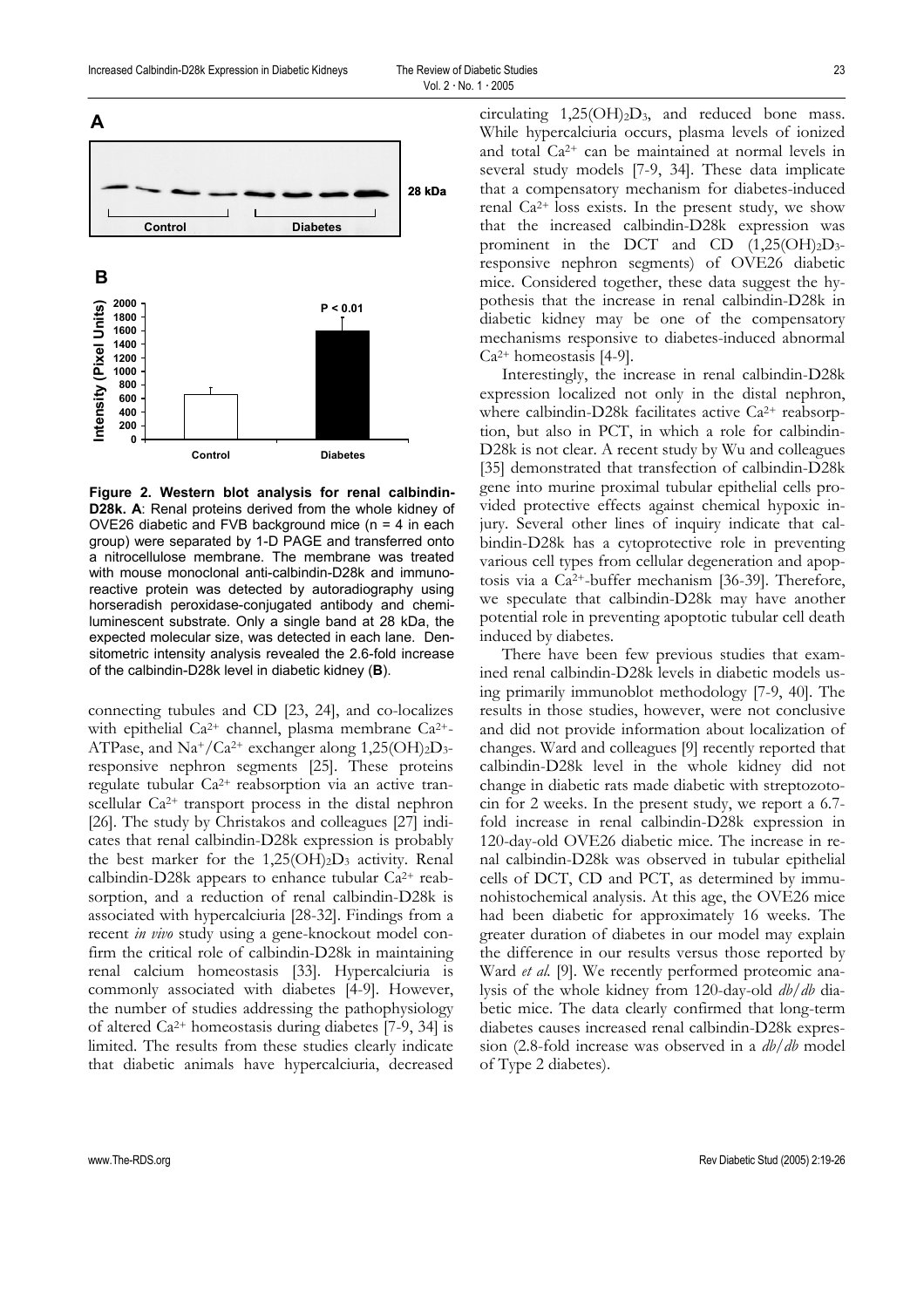In summary, we



**Figure 3. Immunolocalization of increased calbindin-D28k expression in diabetic kidney.**  After de-paraffinization, re-hydration, digestion and blocking, 5-µm-thick kidney sections were incubated with rabbit polyclonal anti-calbindin-D28k followed by incubation with CyTM3 conjugated AffiniPure donkey anti-rabbit IgG. Immunoreactive protein was observed under fluorescence microscopy. Panels **A**, **C**, and **E** were from FVB control mice (n = 3), whereas panels **B**, **D**, and **F** were from OVE26 diabetic mice (n = 3). Renal calbindin-D28k expression was markedly increased in tubular epithelial cells of distal convoluted tubules (DCT), collecting ducts (CD), and proximal convoluted tubules (PCT). Magnification power was 20X in all panels.

# ■ **References**

- 1. **USRDS.** Incidence and prevalence of ESRD. United States Renal Data System. *Am J Kidney Dis* 1997. 30:S40-S53.
- 2. **Schleicher E, Kolm V, Ceol M, Nerlich A.** Structural and functional changes in diabetic glomerulopathy. *Kidney Blood Press Res* 1996. 19:305-315.
- 3. **Mauer SM, Lane P, Hattori M, Fioretto P, Steffes MW.** Renal structure and function in insulin-dependent diabetes mellitus and type I membranoproliferative glomerulonephritis in humans. *J Am Soc Nephrol* 1992. 2:S181-S184.
- 4. **Chau DL, Edelman SV, Chandran M.** Osteoporosis and diabetes. *Curr Diab Rep* 2003. 3:37-42.
- 5. **Selby PL.** Osteopenia and diabetes. *Diabet Med* 1988. 5:423- 428.

NIH R01 HL66358-01 (J.B.K.), NIH R21 DK 06289 (K.R.M.), NIH HL62982 (P.N.E.), and the Department of Veterans Affairs (J.B.K.

and K.R.M.).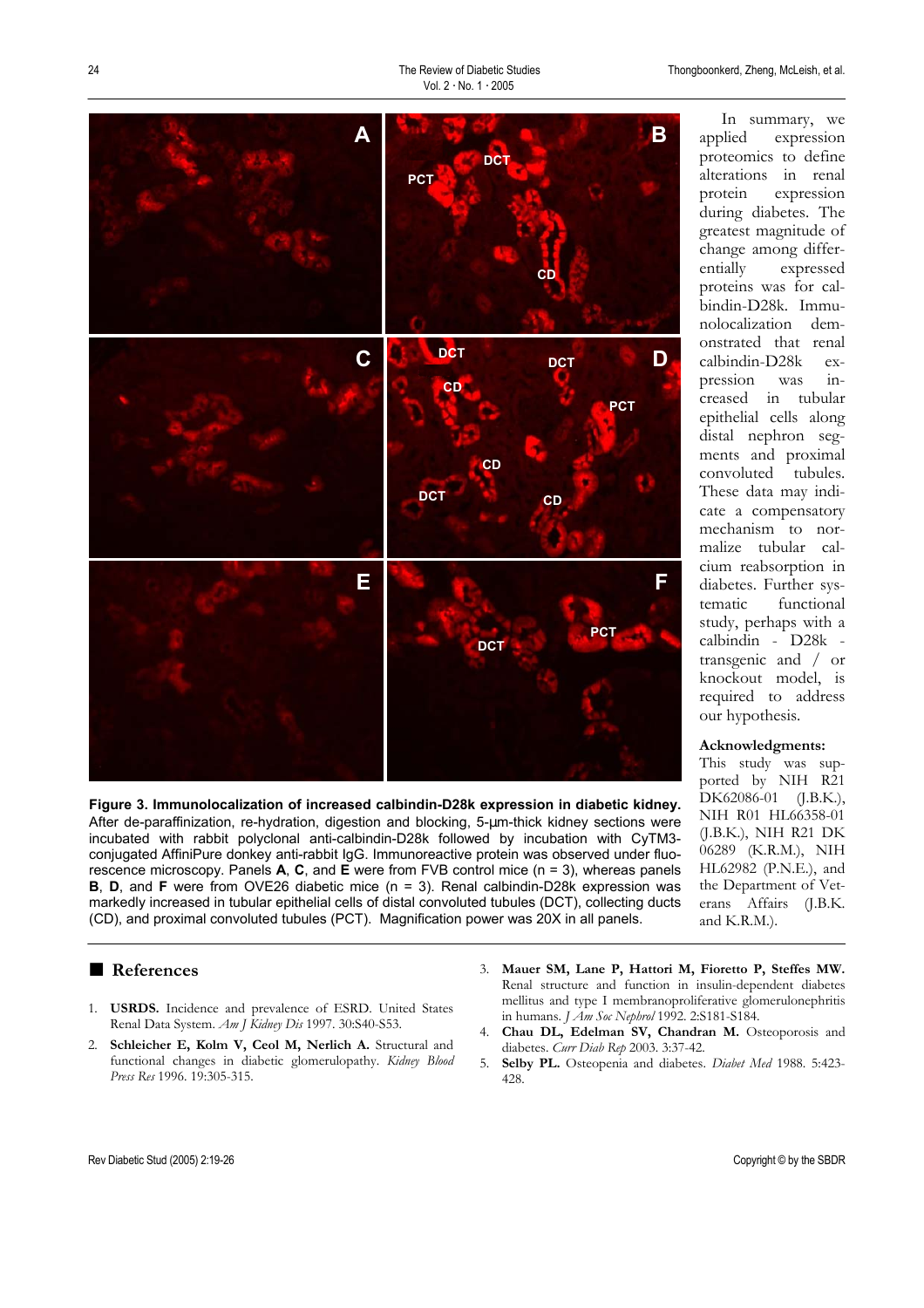- 6. **Malone JI, Lowitt S, Duncan JA, Shah SC, Vargas A, Root AW.** Hypercalciuria, hyperphosphaturia, and growth retardation in children with diabetes mellitus. *Pediatrics* 1986. 78:298- 304.
- 7. **Verhaeghe J, Van Herck E, Visser WJ, Suiker AM, Thomasset M, Einhorn TA, Faierman E, Bouillon R.** Bone and mineral metabolism in BB rats with long-term diabetes. Decreased bone turnover and osteoporosis. *Diabetes* 1990. 39:477-482.
- 8. **Stone LA, Weaver VM, Bruns ME, Christakos S, Welsh J.** Vitamin D receptors and compensatory tissue growth in spontaneously diabetic BB rats. *Ann Nutr Metab* 1991. 35:196-202.
- 9. **Ward DT, Yau SK, Mee AP, Mawer EB, Miller CA, Garland HO, Riccardi D.** Functional, molecular, and biochemical characterization of streptozotocin-induced diabetes. *J Am Soc Nephrol* 2001. 12:779-790.
- 10. **Kayath MJ, Dib SA, Vieiaa JG.** Prevalence and magnitude of osteopenia associated with insulin-dependent diabetes mellitus. *J Diabetes Complications* 1994. 8:97-104.
- 11. **Carlson EC, Audette JL, Klevay LM, Nguyen H, Epstein PN.** Ultrastructural and functional analyses of nephropathy in calmodulin-induced diabetic transgenic mice. *Anat Rec* 1997. 247:9-19.
- 12. **Epstein PN, Overbeek PA, Means AR.** Calmodulin-induced early-onset diabetes in transgenic mice. *Cell* 1989. 58:1067- 1073.
- 13. **Zheng S, Noonan WT, Metreveli NS, Coventry S, Kralik**  PM, Carlson EC, Epstein PN. Development of Late-Stage Diabetic Nephropathy in OVE26 Diabetic Mice. *Diabetes* 2004. 53:3248-3257.
- 14. **Thongboonkerd V, Barati MT, McLeish KR, Benarafa C, Remold-O'Donnell E, Zheng S, Rovin BH, Pierce WM, Epstein PN, Klein JB.** Alterations in the renal elastin-elastase system in Type 1 diabetic nephropathy identified by proteomic analysis. *J Am Soc Nephrol* 2004. 15:650-662.
- 15. **Thongboonkerd V, Gozal E, Sachleben LR, Arthur JM, Pierce WM, Cai J, Chao J, Bader M, Pesquero JB, Gozal D et al.** Proteomic analysis reveals alterations in the renal kallikrein pathway during hypoxia-induced hypertension. *J Biol Chem* 2002. 277:34708-34716.
- 16. **Arthur JM, Thongboonkerd V, Scherzer JA, Cai J, Pierce WM, Klein JB.** Differential expression of proteins in renal cortex and medulla: a proteomic approach. *Kidney Int* 2002. 62:1314-1321.
- 17. **Berry KJ, Mielke PW Jr.** Exact and Monte Carlo resampling procedures for the Wilcoxon-Mann-Whitney and Kruskal-Wallis tests. *Percept Mot Skills* 2000. 91:749-754.
- 18. **Thongboonkerd V, Luengpailin J, Cao J, Pierce WM, Cai J, Klein JB, Doyle RJ.** Fluoride exposure attenuates expression of Streptococcus pyogenes virulence factors. *J Biol Chem* 2002. 277:16599-16605.
- 19. **Thongboonkerd V, Klein JB, Pierce WM, Jevans AW, Arthur JM.** Sodium loading changes urinary excretion: A proteomic analysis. *Am J Physiol Renal Physiol* 2003. 284:F1155- F1163.
- 20. **Thongboonkerd V, Klein JB, Arthur JM.** Proteomic identification of a large complement of rat urinary proteins. *Nephron Exp Nephrol* 2003. 95:e69-e78.
- 21. **Gozal E, Gozal D, Pierce WM, Thongboonkerd V, Scherzer JA, Sachleben LR, Zhang-Z G, Cai J, Klein JB.** Proteomic analysis of CA1 and CA3 regions of rat hippocam-

pus and differential susceptibility to intermittent hypoxia. *J Neurochem* 2002. 83:331-345.

- 22. **Sooy K, Kohut J, Christakos S.** The role of calbindin and 1,25dihydroxyvitamin D3 in the kidney. *Curr Opin Nephrol Hypertens* 2000. 9:341-347.
- 23. **Borke JL, Caride A, Verma AK, Penniston JT, Kumar R.** Plasma membrane calcium pump and 28-kDa calcium binding protein in cells of rat kidney distal tubules. *Am J Physiol* 1989. 257:F842-F849.
- 24. **Biner HL, Arpin-Bott MP, Loffing J, Wang X, Knepper M, Hebert SC, Kaissling B.** Human cortical distal nephron: distribution of electrolyte and water transport pathways. *J Am Soc Nephrol* 2002. 13:836-847.
- 25. **Hoenderop JG, Hartog A, Stuiver M, Doucet A, Willems PH, Bindels RJ.** Localization of the epithelial Ca(2+) channel in rabbit kidney and intestine. *J Am Soc Nephrol* 2000. 11:1171- 1178.
- 26. **Hoenderop JG, Nilius B, Bindels RJ.** Molecular mechanism of active Ca2+ reabsorption in the distal nephron. *Annu Rev Physiol* 2002. 64:529-549.
- 27. **Christakos S, Gabrielides C, Rhoten WB.** Vitamin Ddependent calcium binding proteins: chemistry, distribution, functional considerations, and molecular biology. *Endocr Rev* 1989. 10:3-26.
- 28. **Koster HP, Hartog A, van Os CH, Bindels RJ.** Calbindin-D28K facilitates cytosolic calcium diffusion without interfering with calcium signaling. *Cell Calcium* 1995. 18:187-196.
- 29. **Yang CW, Kim J, Kim YH, Cha JH, Mim SY, Kim YO, Shin YS, Kim YS, Bang BK.** Inhibition of calbindin-D28K expression by cyclosporin A in rat kidney: the possible pathogenesis of cyclosporin A-induced hypercalciuria. *J Am Soc Nephrol* 1998. 9:1416-1426.
- 30. **Grenet O, Bobadilla M, Chibout SD, Steiner S.** Evidence for the impairment of the vitamin D activation pathway by cyclosporine A. *Biochem Pharmacol* 2000. 59:267-272.
- 31. **Grenet O, Varela MC, Staedtler F, Steiner S.** The cyclosporine A-induced decrease in rat renal calbindin-D28kDa protein as a consequence of a decrease in its mRNA. *Biochem Pharmacol* 1998. 55:1131-1133.
- 32. **Aicher L, Meier G, Norcross AJ, Jakubowski J, Varela MC, Cordier A, Steiner S.** Decrease in kidney calbindin-D 28kDa as a possible mechanism mediating cyclosporine A- and FK-506-induced calciuria and tubular mineralization. *Biochem Pharmacol* 1997. 53:723-731.
- 33. **Zheng W, Xie Y, Li G, Kong J, Feng JQ, Li YC.** Critical role of calbindin-D28k in calcium homeostasis revealed by mice lacking both vitamin D receptor and calbindin-D28k. *J Biol Chem* 2004. 279:52406-52413.
- 34. **Anwana AB, Garland HO.** Renal calcium and magnesium handling in experimental diabetes mellitus in the rat. *Acta Endocrinol (Copenh)* 1990. 122:479-486.
- 35. **Wu MJ, Lai LW, Lien YH.** Cytoprotective effects of calbindin-D(28k) against antimycin-A induced hypoxic injury in proximal tubular cells. *Life Sci* 2002. 71:559-569.
- 36. **Rabinovitch A, Suarez-Pinzon WL, Sooy K, Strynadka K, Christakos S.** Expression of calbindin-D(28k) in a pancreatic islet beta-cell line protects against cytokine-induced apoptosis and necrosis. *Endocrinology* 2001. 142:3649-3655.
- 37. **Christakos S, Barletta F, Huening M, Dhawan P, Liu Y,**  Porta A, Peng X. Vitamin D target proteins: function and regulation. *J Cell Biochem* 2003. 88:238-244.